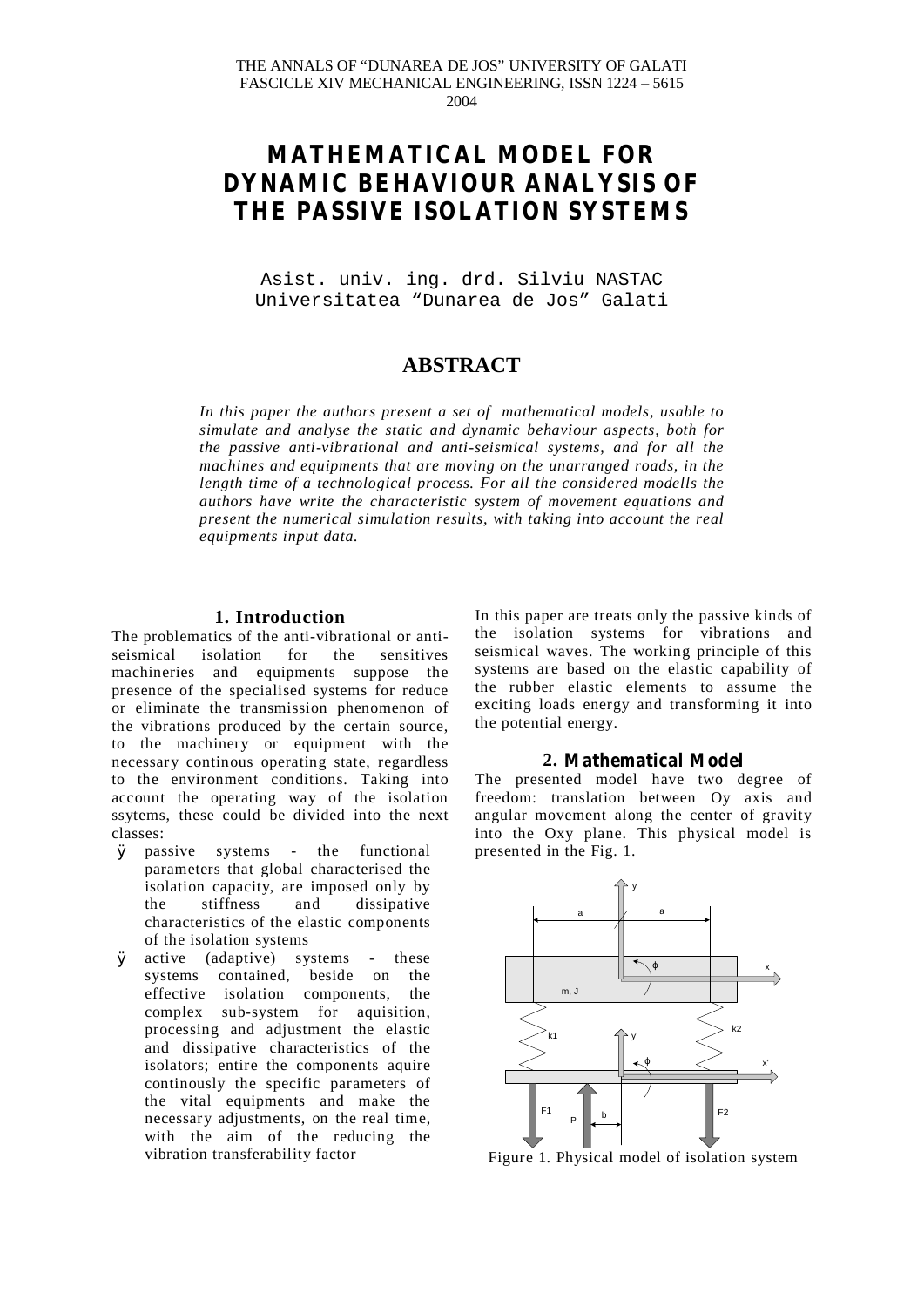For write the characteristic equations of this model that considered the next arrays: matrix of the inertial characteristics M, generalized movements vector q, the stiffness matrix K and external loads vector L, with the next forms:

$$
\mathbf{M} = \begin{bmatrix} \mathbf{m} & 0 \\ 0 & \mathbf{J} \end{bmatrix} \tag{1}
$$

$$
q = \begin{bmatrix} y \\ \varphi \end{bmatrix} \tag{2}
$$

$$
K = \begin{bmatrix} (k1 + k2) & (k1 - k2)a \\ (k1 - k2)a & (k1 + k2)a^2 \end{bmatrix}
$$
 (3)

$$
L = \begin{bmatrix} P \\ Pb \end{bmatrix} = P \begin{bmatrix} 1 \\ b \end{bmatrix}
$$
 (4)

With this notations the mathematical model of the system presented in figure 1, are

$$
M \, \vec{q} + K \, q = L \tag{5}
$$

From eq. (3) it can be observed that both the system equations are coupled, and for separating them it must accomplish the next condition:

$$
k1 = k2 = k \tag{6}
$$

The authors considered that even all the elastic elements have the same type and operting caracteristic, in the real mode it could be differents, and of this motive, the link between the two variable k1 and k2 are:

$$
k2 = k1 \alpha = k \alpha \tag{7}
$$

where  $\alpha$  is the geometric non-linearity coefficient.

#### **3. Numerical Simulation**

For simulate the dynamic behaviour of the isolating system it was considered two kinds for the exciting force. First type was a harmonical time function, with constant magnitude (100 N) and frequency (5 Hz):

$$
P(t) = A \sin(2\pi f t)
$$
 (8)

The second exciting force type was a time function which simulate a seismical wave, with a time length about 3,5 sec:

$$
P(t) = 600e^{-1,3(t-1,7)^{2}}
$$
  
(0,3sin(35t – 59,5) + 0,25sin(130t)) (9)

The diagram for the last type of the exciting force are presented in the Figure 2.

For numerical simulation of the dynamic behaviour, the authors using the next values for the constants that appear in the mathematical model (Table 1).



Figure 2. Temporal evolution of a virtual seismical wave

Table 1 Numerical values of the model

| constant name         | value | units |
|-----------------------|-------|-------|
| mass - m              | 100   | kg    |
| moment of inertia - J | 10000 |       |
| distance - a          |       | m     |
| distance - b          |       | m     |
| $coefficient \alpha$  | 2     |       |
| stiffness - k1        |       | J/m   |

In the Figure 3 it is presented the time form of the vertical deplacement - a - and of the angular movement of the gravity center - b, with considering the case of the harmonical exciting force (eq. 8).

For the case of seismical wave form (eq. 9), the time evolution diagrams, for the same two deplacements  $[y(t), \varphi(t)]$ , are presented in the Figure 4.

The authors was also analysis the influence of the coefficient  $\alpha$  about the deplacements  $y(y)$ and  $\varphi(t)$ , and was observed that at the same time of the  $\alpha$  growing, bring up the modulation magnitudes both for the linear, and for the angular movements. Also, the eigen frequency for both deplacement types of the mass m acquire the high ranking values. These facts could be observed in the Figure 5. In this first case was used the harmonical type of exciting force (eq. 8).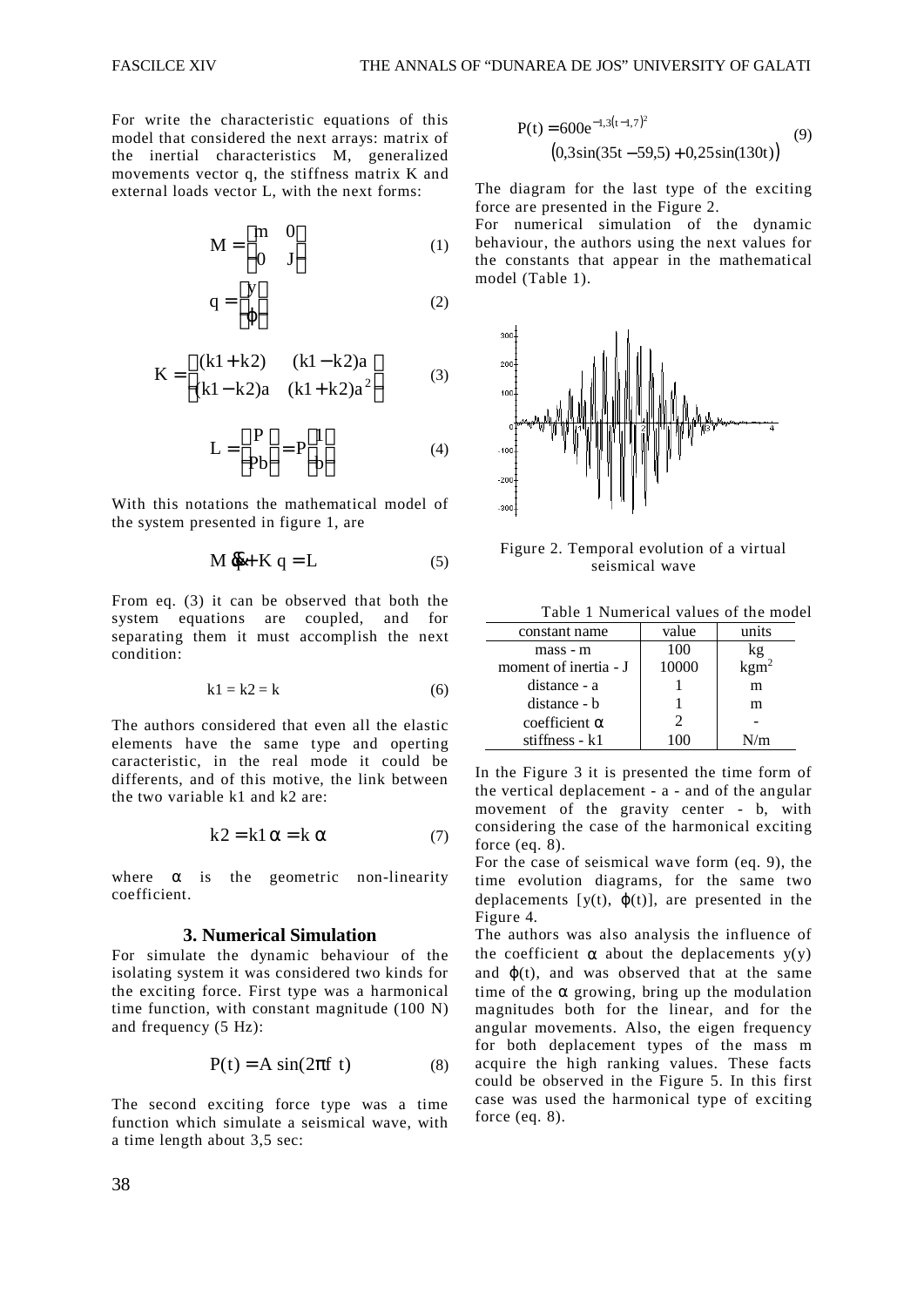

Figure 3. Temporal evolution of the system deplacements in case of harmonical exciting force *a- linear depl. in meters; b- angular depl. in degrees; time in sec.*



Figure 4. Temporal evolution of the system deplacements in case of seismic type exciting force *a- linear depl. in meters; b- angular depl. in degrees; time in sec.*

For the case of seismical wave form, the influences of the  $\alpha$  coefficient about the deplacement shapes, could be view in the Figure 6. Analysing this last set of diagrams, it could be say that the influence of the geometrical non-linearity could be ignored in the time of external load acting, after that the system evolve to the stability in different ways, as the  $\alpha$  coefficient has null or not.



Figure 5. The influences of the  $\alpha$  coefficient about the system deplacements -  $a - y(t)$ ;  $b - \phi(t)$ 

Eigen values and eigen vectors for the presented system was computed with the well known expresion:

$$
\left(\mathbf{K} - \lambda^2 \mathbf{M}\right) \left\{\mu\right\} = \left\{0\right\} \tag{10}
$$

and was obtained the next values:

$$
\lambda = [3,003363 \quad 0,026637] \quad (11)
$$

$$
\mu = \begin{bmatrix} 9,99435 & 0,33613 \\ -0,33613 & 0,999435 \end{bmatrix}
$$
 (12)